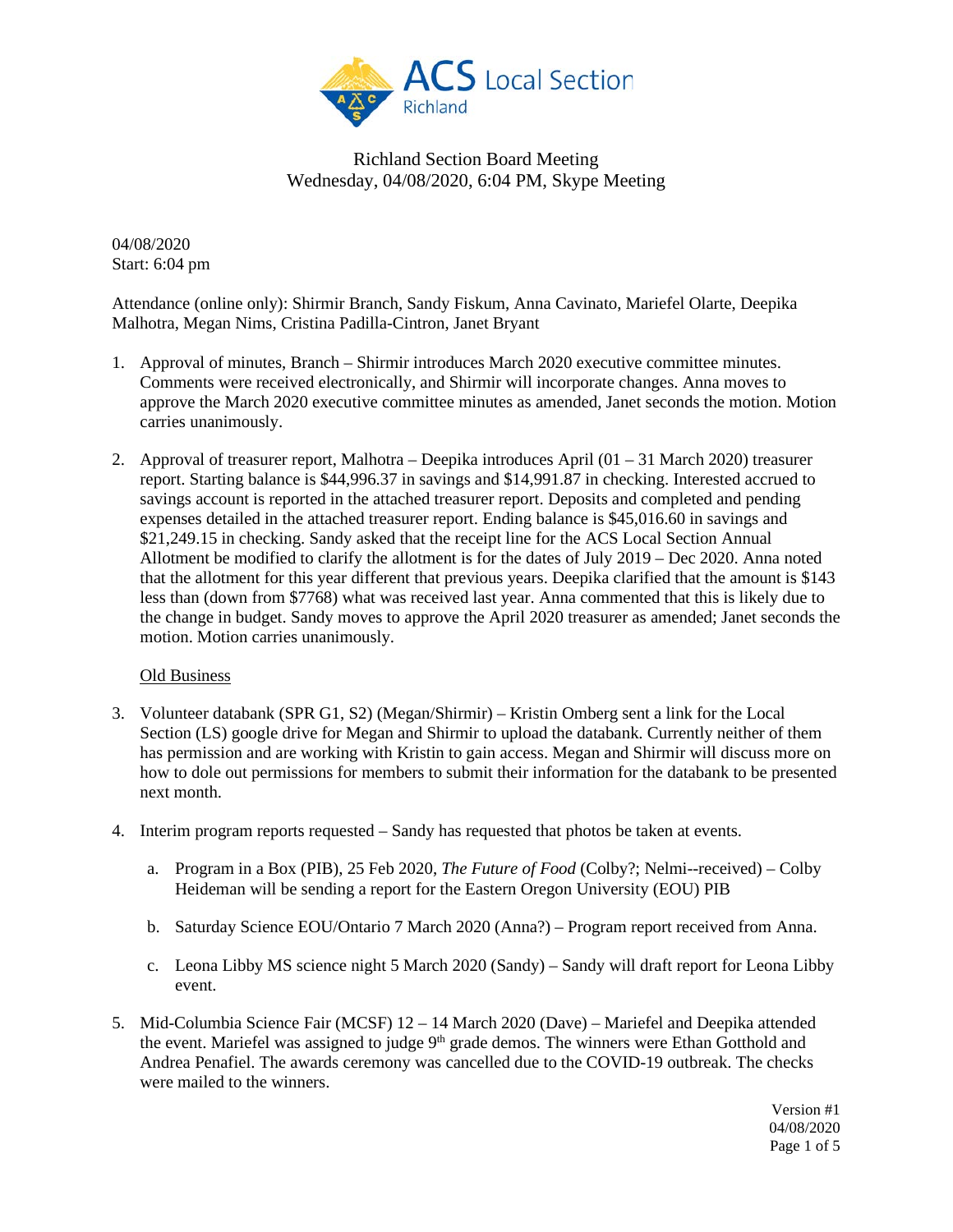

- 6. Earth day, April 22—50<sup>th</sup> anniversary/Chemists Celebrate Earth Week (CCEW)/Anna and Shirmir co-coordinators…POSTPONED – Both events in Richland and La Grande have been postponed The Celebration of Science event hosted by Three Rivers Science has been rescheduled to Saturday, 03 Oct 2020, due to the COVID-19 outbreak. Shirmir has reached out to the event organizers to get an idea on how the programming will be impacted and will report when she receives a response. Anna noted that ACS is hosting an Earth Day themed webinar on 23 April 2020. She proposed that an email be sent to the LS membership advertising the webinar. Anna reached out to a teacher in La Grande to discuss methods for distributing digital copies of the Earth Day workbooks to the local school district. Mariefel suggested including a link to the most recent PIB event (25 Feb 2020) in the email. Shirmir suggested including a link to the CCEW website that includes educational resources for the Earth Day event. Anna will draft an email for the Earth Day content and send to Mariefel, Shirmir, and Sandy for review.
- 7. Facility tour annual event (for SPR G2, S1) (May, Aug or Sep?) Program committee still looking for facility. – Mariefel has contacted Lamb Weston for a tour, which will be scheduled occur after shelter-in-place orders have been lifted.

## New Business

- 8. Fellows nomination from LS (Bryant) 2 in motion The online submissions have been extended to Friday, 10 April 2020. Janet is compiling the necessary documents for the nominations of Ram Devanathan (LS nominee) and Dave Heldebrant (Energy and Fuels Division nominee).
- 9. Grant status
	- a. \$300 technology grant The funds for this communications equipment grant has not been spent. Current path forward for how to use this grant is unclear.
	- b. Grant to standup WSU Tri Cities (WSU) chemistry club Anna received email from Ben Hall (ACS) stating that completion of this grant will be extended to the fall due to school closure as a result of COVID-19 outbreak. The planned activity for this grant will be a Saturday Science.
	- c. IPG for GAC Discussion for the Innovative Projects Grant for the Governance Affairs Committee will be tabled until Kristin's return.
	- d. METT grant The deadline for the Members Engaging Through Technology Grant is due in the fall (October 2020). The grant is awarded in the amount of \$2000. Sandy hopes this will be used to redesign the LS website. Sandy was contacted by a company called Star Chapter for services to stand up the LS website. The initial cost is \$1300 for setup with a monthly cost of \$133 for maintenance. Sandy forwarded the information to Steve, which will be discussed during the next meeting when Steve is in attendance. Deepika has clarified that the LS has budgeted \$1000 of its own budget for the website redesign. She also suggested that the METT grant be combined with the communications equipment grant. Anna has suggested that since this communications grant is more than five years old that the item can be absorbed into the budget to use for other needs.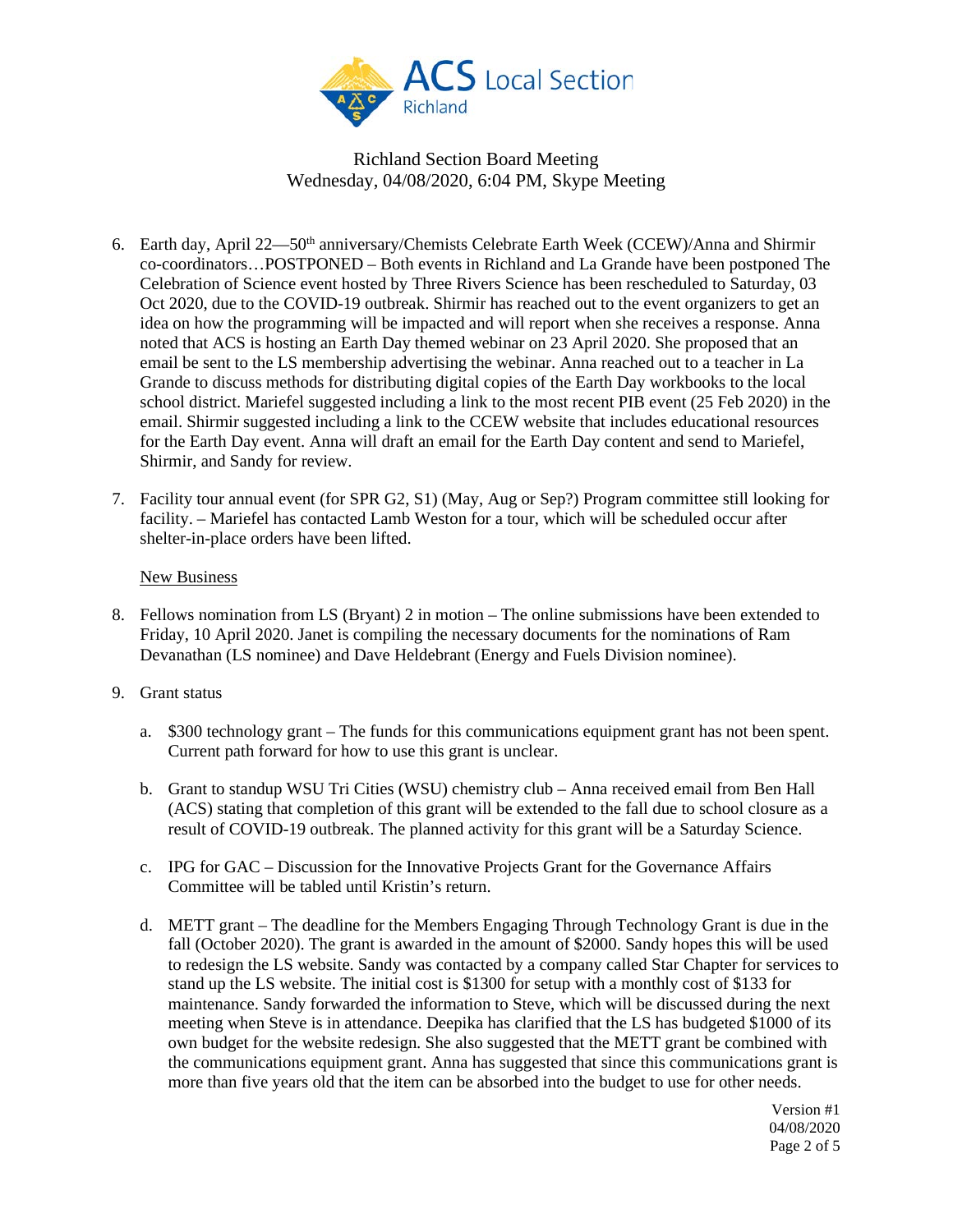

Janet noted that a letter needs to be sent to ACS reporting what the LS did with the grant funds in order to prevent losing access to future grants.

10. Bylaws finalization, Bryant – The Bylaws have been voted on by the LS. Janet will draft the letter that outlines all of the information to be contained in the final package for Sandy to review before sending to ACS committee on Constitution & Bylaws committee.

## Committee reports

- 11. Membership, Padilla-Cintron Cristina would like to see some format (flyer, website link, etc.) that can be sent to non-members to encourage them to join the LS. Sandy noted that this path forward would start with advertising membership to the ACS. Cristina asked for access to the LS roster to gather information about new members to the LS. Anna noted that Cristina could get access to the e-roster directly from ACS by Sandy adding her as an approved person to receive the list. Alternatively, Anna can download it and send to executive committee members as necessary. Anna and Janet suggested Sandy reach out to Carol Payton [\(C\\_Payton@acs.org\)](mailto:C_Payton@acs.org) to get access granted to Cristina.
- 12. Awards, Bryant The awards nominations are due 01 Nov 2020. Janet has noted that the information regarding the deadline should be included in the next newsletter
- 13. WCC WCC happy hour event on 19 Mar 2020 was cancelled in light of the COVID-19 outbreak. Plans to reschedule will take place once shelter-in-place orders have been lifted.
- 14. Programs Still looking for speaker for Annual Social. Cristina has recommended a professor from Oregon State University (OSU) who can speak about coffee. Cristina plans to forward his contact information to Mariefel. Discussion regarded whether the budget would allow for offering lodging, mileage, and food. This cost could be justified as a science café. Discussion also posed that travel for OSU faculty could be difficult due to the COVID-19 outbreak and budget restrictions at the school. Anna recommended some faculty at EOU, including Cristopher Walsh (environmental chemistry) and Colin Andrew (small molecule chemistry) that she can ask about speaking at the social.

## Committee reports

15. Student travel support EOU to ACS national and CBC to NORM 2020 – Both the ACS spring national meeting and NORM 2020. Anna is currently working with EOU and the airlines to reimburse the expenses the students have already spent to attend ACS spring national meeting. NORM 2020 has been cancelled. NORM 2021 will be hosted in Bellingham, which would have been the location 2020. For this reason, student travel support will not be needed for this year's budget. Anna commented that these unspent funds can be reallocated to support speaker travel and accommodations for the Annual Social. The Montana Section that would have hosted NORM 2021 will host in 2022.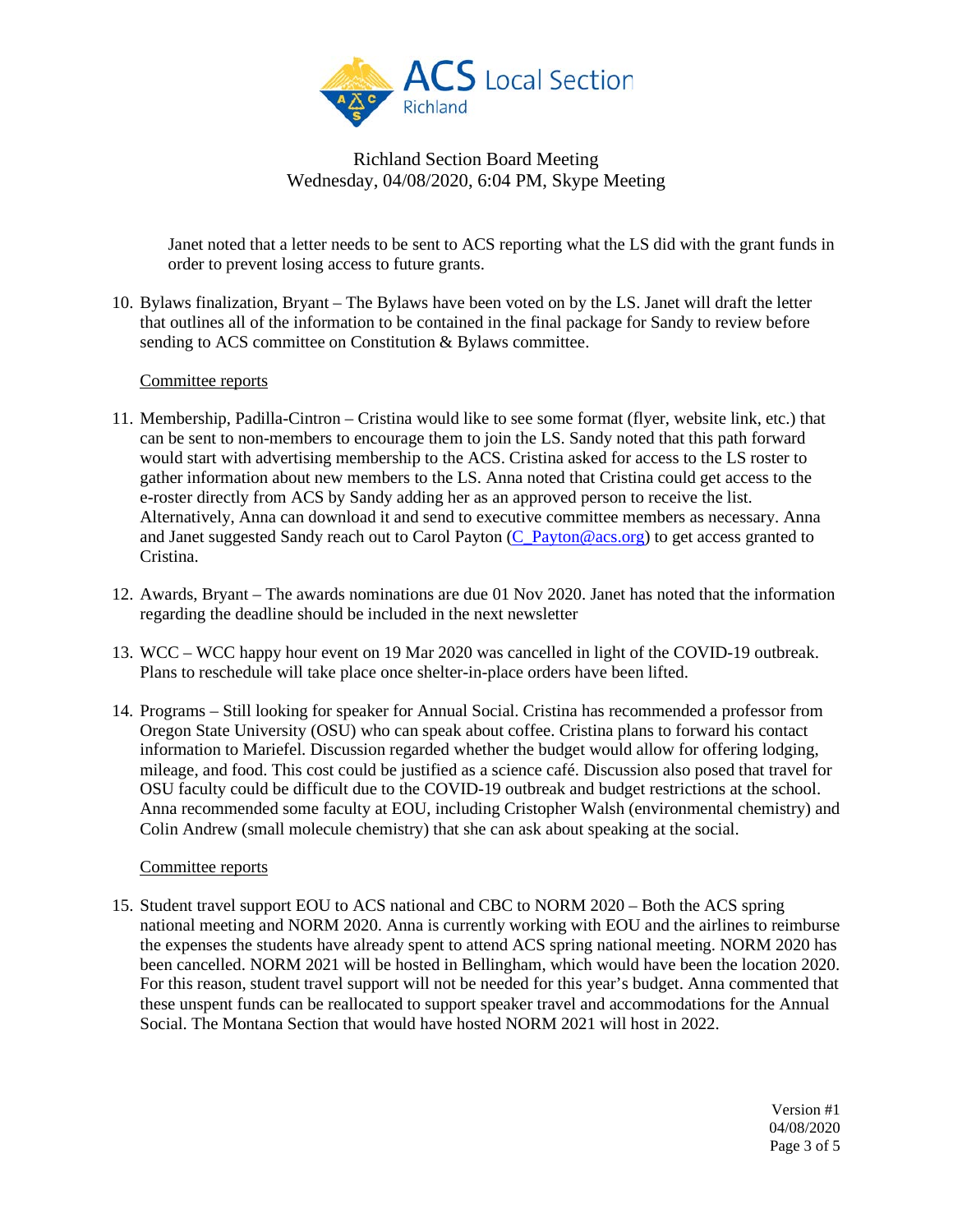

16. Fall ACS meeting, Bryant – Janet reported that the ACS is still planning to host the Fall ACS meeting, though abstract submissions and exposition registrations are significantly lower than previous meetings due to the COVID-19 outbreak.

Sandy moves to adjourn the April 2020 executive committee meeting; Janet seconds the motion. Motion carries unanimously.

Adjourn at 7:01 pm

Version #1 04/08/2020 Page 4 of 5